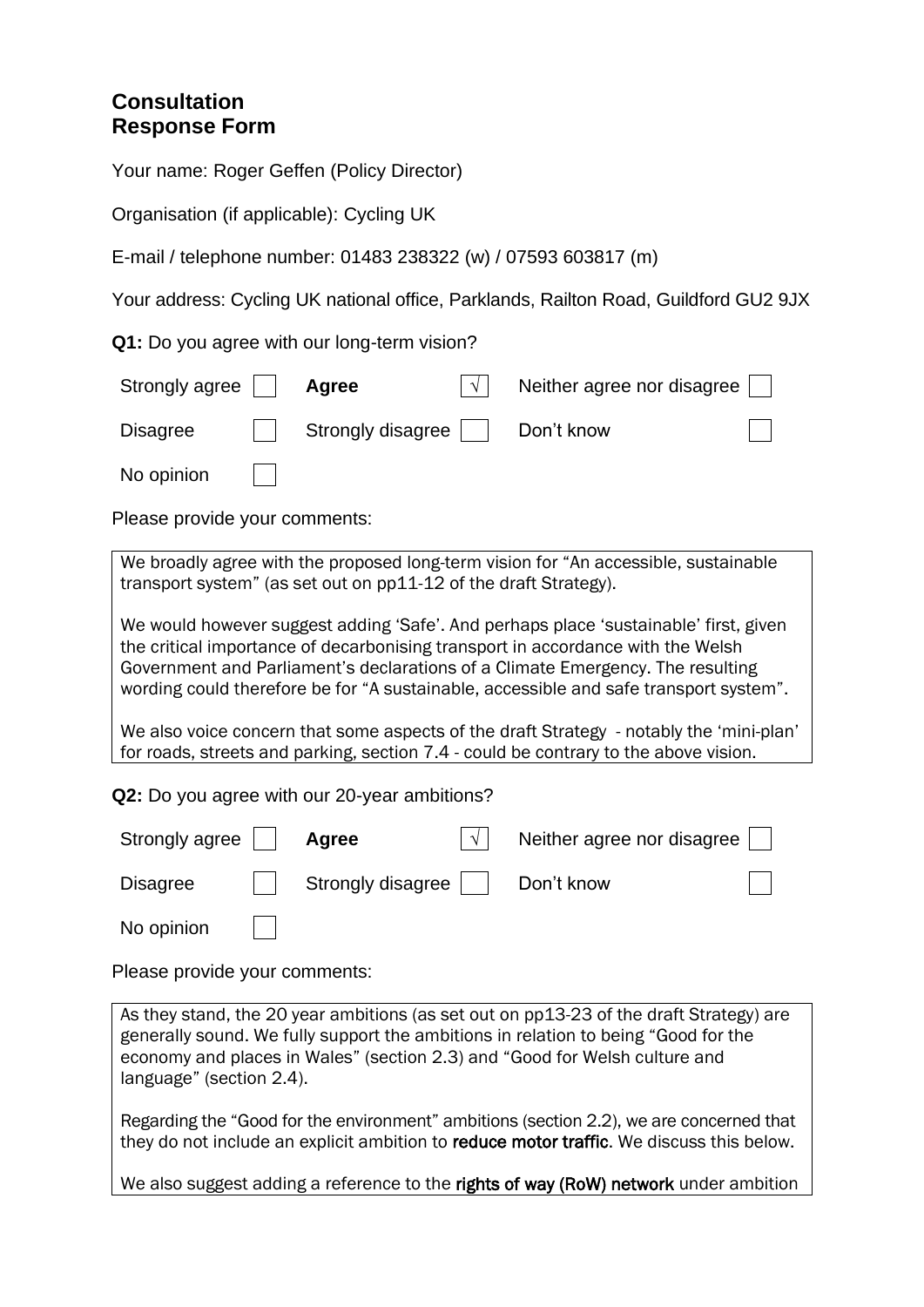C2 (again, see below).

We are surprised though to see these ambitions set out under the headings of the 4 pillars of sustainability (i.e. 'people and communities', 'environment', 'economy' and 'people and culture), rather than the 7 well-being goals from the Well-being of Future Generations Act. By doing so, the opportunity is missed to set out ambitions in relation to resilience and (crucially) health, as well as distinguishing equality and cohesion. Transport's adverse health impacts are strongly linked with (and exacerbate) inequalities, i.e. disadvantaged groups and communities typically suffer worse pollution, road danger, noise, and isolation due to poor transport accessibility to key facilities and services. We urge that the strategy includes ambitions to reduce these health inequalities. It also needs to recognise the existence of 'transport poverty' and commit to addressing it.

If it is decided to retain the approach of presenting the ambitions in relation to the 4 pillars of sustainability (rather than the 7 well-being goals), then ambition S2 could be expanded to say "More people walk and cycle, contributing to a healthier lifestyle, reducing traffic and its adverse impacts on communities (particularly in disadvantaged areas), and promoting greater equality of access to education and employment opportunities and key services". The supporting bullet-points should include one on adopting both traffic management measures and charging schemes to reduce traffic both overall and in specific localities.

### Road traffic reduction

Across the UK, greenhouse gas (GHG) emissions from transport have changed little since 1990, while those from other sectors (notably energy and industry) have declined markedly. Therefore, transport share (by end user) of total UK GHG emissions has increased steadily from 18% in 1990 to 31% in 2018 – or from 24% to 37%, if we consider only  $CO<sub>2</sub>$  emissions.<sup>1</sup>

The Committee on Climate Change (CCC, the statutory advisor to UK Governments on meeting their carbon budgets under the Climate Change Act 2008) has strongly criticised the lack of progress on reducing transport emissions.<sup>2</sup> Calling for substantially increased progress in every sector, the CCC added that this need was *"especially acute for those sectors such as transport … where emissions have not fallen significantly over recent years".*

More recently, it has called on the Welsh Government to *"join the net zero club"*, 3 increasing its ambition from a 95% reduction in greenhouse gas (GHG) emissions by 2050 (based on 1990 levels) to an aim for 'net zero' by that date. The CCC notes that Wales's total GHG emissions have so far fallen by just 31% since 1990 (compared with 41% for the UK as a whole). For surface transport, Wales's GHG emissions were 2% lower in 2018 than in 2016, yet they were still 3% higher than in 1990, as a 13% increase in distance travelled had outweighed 9% improvement in vehicle efficiency.<sup>4</sup> In addition to policies aimed at boosting the use of electric vehicles, the CCC recommends a 9% reduction in car-km by 2035 and a 17% reduction by 2050.<sup>5</sup>

Other compelling reasons to reduce our dependence on motorised travel include:

<sup>&</sup>lt;sup>1</sup> See references Error! Bookmark not defined, and Error! Bookmark not defined..

<sup>2</sup> [www.theccc.org.uk/wp-content/uploads/2019/07/CCC-2019-Progress-in-reducing-UK-emissions.pdf](http://www.theccc.org.uk/wp-content/uploads/2019/07/CCC-2019-Progress-in-reducing-UK-emissions.pdf)

<sup>3</sup> [www.theccc.org.uk/2020/12/17/net-zero-wales-by-2050-wales-faces-a-decisive-decade-to-get-on-track-to-an-emissions-free-future](http://www.theccc.org.uk/2020/12/17/net-zero-wales-by-2050-wales-faces-a-decisive-decade-to-get-on-track-to-an-emissions-free-future)

<sup>4</sup> [www.theccc.org.uk/wp-content/uploads/2020/12/Progress-Report-Reducing-emissions-in-Wales.pdf](http://www.theccc.org.uk/wp-content/uploads/2020/12/Progress-Report-Reducing-emissions-in-Wales.pdf)

<sup>5</sup> [www.theccc.org.uk/wp-content/uploads/2020/12/Advice-Report-The-path-to-a-Net-Zero-Wales.pdf](http://www.theccc.org.uk/wp-content/uploads/2020/12/Advice-Report-The-path-to-a-Net-Zero-Wales.pdf)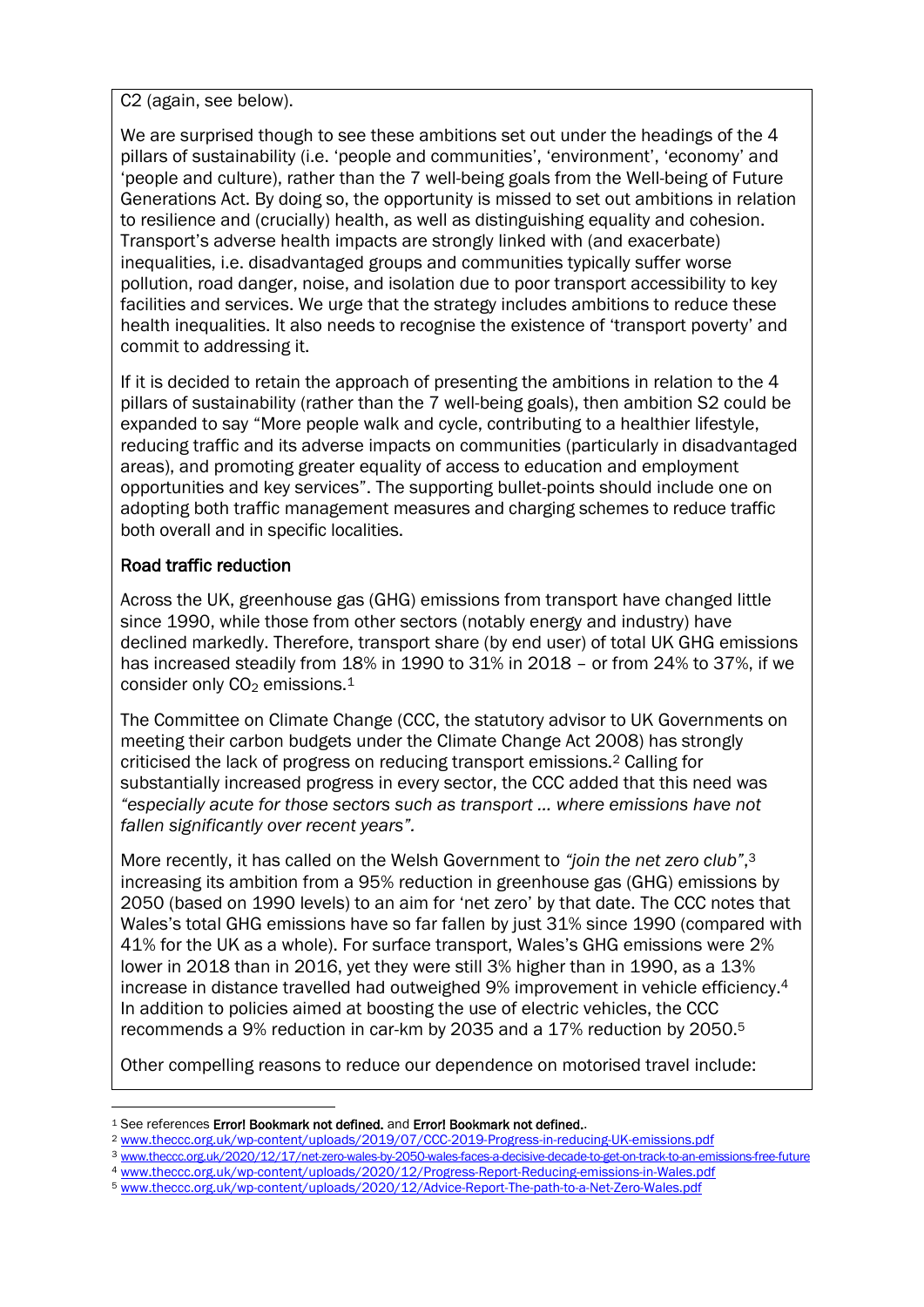- *Congestion:* Based on UK-wide figures, <sup>6</sup> we estimate the annual economic cost of congestion in Wales to be around £1bn.
- Air pollution: Pollution, notably nitrogen dioxide (NO<sub>2</sub>) and particulate matter (PM<sub>2.5</sub>), is estimated to contribute to between 28,000 and 36,000 early deaths annually in the UK.<sup>7</sup> The economic cost of pollution in Wales, due to health service costs and lost working days, is estimated to be £1bn, with road transport accounting for two thirds of air pollution at urban monitoring sites.<sup>8</sup> The UK Government has faced several successful legal challenges over its failure to reduce pollution to within legal limits,<sup>9</sup> while the Welsh Government has also admitted past failings in this regard.<sup>10</sup>
- *Road danger:* 95 people were killed and another 5,713 were reported as injured (1,098 of them seriously) on Wales's roads in 2019. Using average valuations for GB casualties, we estimate the economic costs of these casualties to be £524m.
- *Physical inactivity:* 47% of adults in Wales are insufficiently active to meet recommended guidelines.<sup>11</sup> Physical inactivity increases the risks of cardiovascular disease, type 2 diabetes, colon cancer, dementia, fractures and depression, while increasing all-cause mortality by 30%. Its annual economic cost in Wales is estimated to be £650m. 12

To deliver these benefits, the WTS needs to set out policies aimed at:

- Reducing travel overall e.g. investing in broadband to reduce the need to travel for business meetings etc;
- Reducing the lengths of journeys e.g. by planning and locating new developments such that housing, employment and retail opportunities are closer to one another (i.e. "destination shifting"); and
- Enabling people to switch from car travel to healthier and more sustainable alternatives (i.e. "mode shifting").

In a research paper for Friends of the Earth,<sup>13</sup> consultancy Transport for Quality of Life (TQL) estimated that, to be on course for a 'net zero' economy by 2045 (i.e. 5 years before the UK Government's subsequently-adopted target date), we will need to reduce the distance travelled by motor vehicles by at least 20% by 2030, even under the most optimistic scenario for switching to battery-electric vehicles and decarbonising their power supply. Under more pessimistic assumptions, that figure increases to 60%.

TQLs assumptions have been superseded by subsequent UK Government decisions on the timescales for phasing out petrol and diesel cars. However, even with a rapid switch to battery-electric cars and low-carbon electricity to power them, road traffic will still clearly need to be reduced substantially to meet the CCC's proposed 'net zero' target.

The Scottish Government has committed to reduce car traffic by 20% by 2030,<sup>14</sup> while the South East Wales Transport Commission's report suggests that similar levels of traffic reduction are necessary and achievable on the M4 corridor around Newport.<sup>15</sup> We urge the Welsh Government to follow their lead by setting a target date for halting

<sup>6</sup> [www.clearview-intelligence.com/blog/were-jamming-and-not-in-a-good-way-the-cost-of-congestion-on-the-uks-roads-is-30-billion](http://www.clearview-intelligence.com/blog/were-jamming-and-not-in-a-good-way-the-cost-of-congestion-on-the-uks-roads-is-30-billion) <sup>7</sup> [https://assets.publishing.service.gov.uk/government/uploads/system/uploads/attachment\\_data/file/734799/COMEAP\\_NO2\\_Report.pdf](https://assets.publishing.service.gov.uk/government/uploads/system/uploads/attachment_data/file/734799/COMEAP_NO2_Report.pdf)

<sup>8</sup> www.wales.nhs.uk/sitesplus/documents/888/PHW%20Air%20pollution%20report%20%28final%20English%29.pdf <sup>9</sup> [www.clientearth.org/government-loses-third-air-pollution-case-judge-rules-air-pollution-plans-unlawful](http://www.clientearth.org/government-loses-third-air-pollution-case-judge-rules-air-pollution-plans-unlawful/)

<sup>10</sup> www.clientearth.org/latest/latest-updates/news/welsh-government-admits-in-high-court-no-plan-on-air-pollution-was-unlawful <sup>11</sup> [https://gov.wales/sites/default/files/statistics-and-research/2020-07/adult-lifestyle-national-survey-wales-april-2019-](https://gov.wales/sites/default/files/statistics-and-research/2020-07/adult-lifestyle-national-survey-wales-april-2019-march-2020-390.pdf)

[march-2020-390.pdf](https://gov.wales/sites/default/files/statistics-and-research/2020-07/adult-lifestyle-national-survey-wales-april-2019-march-2020-390.pdf) 12 [www.gov.uk/government/publications/physical-activity-applying-all-our-health/physical-activity-applying-all-our-health#why-](http://www.gov.uk/government/publications/physical-activity-applying-all-our-health/physical-activity-applying-all-our-health#why-promote-physical-activity-in-your-professional-practice)

[promote-physical-activity-in-your-professional-practice](http://www.gov.uk/government/publications/physical-activity-applying-all-our-health/physical-activity-applying-all-our-health#why-promote-physical-activity-in-your-professional-practice) <sup>13</sup> <https://policy.friendsoftheearth.uk/insight/more-electric-cars>

<sup>14</sup> www.gov.scot/publications/securing-green-recovery-path-net-zero-update-climate-change-plan-20182032/

<sup>15</sup> <https://gov.wales/south-east-wales-transport-commission-final-recommendations>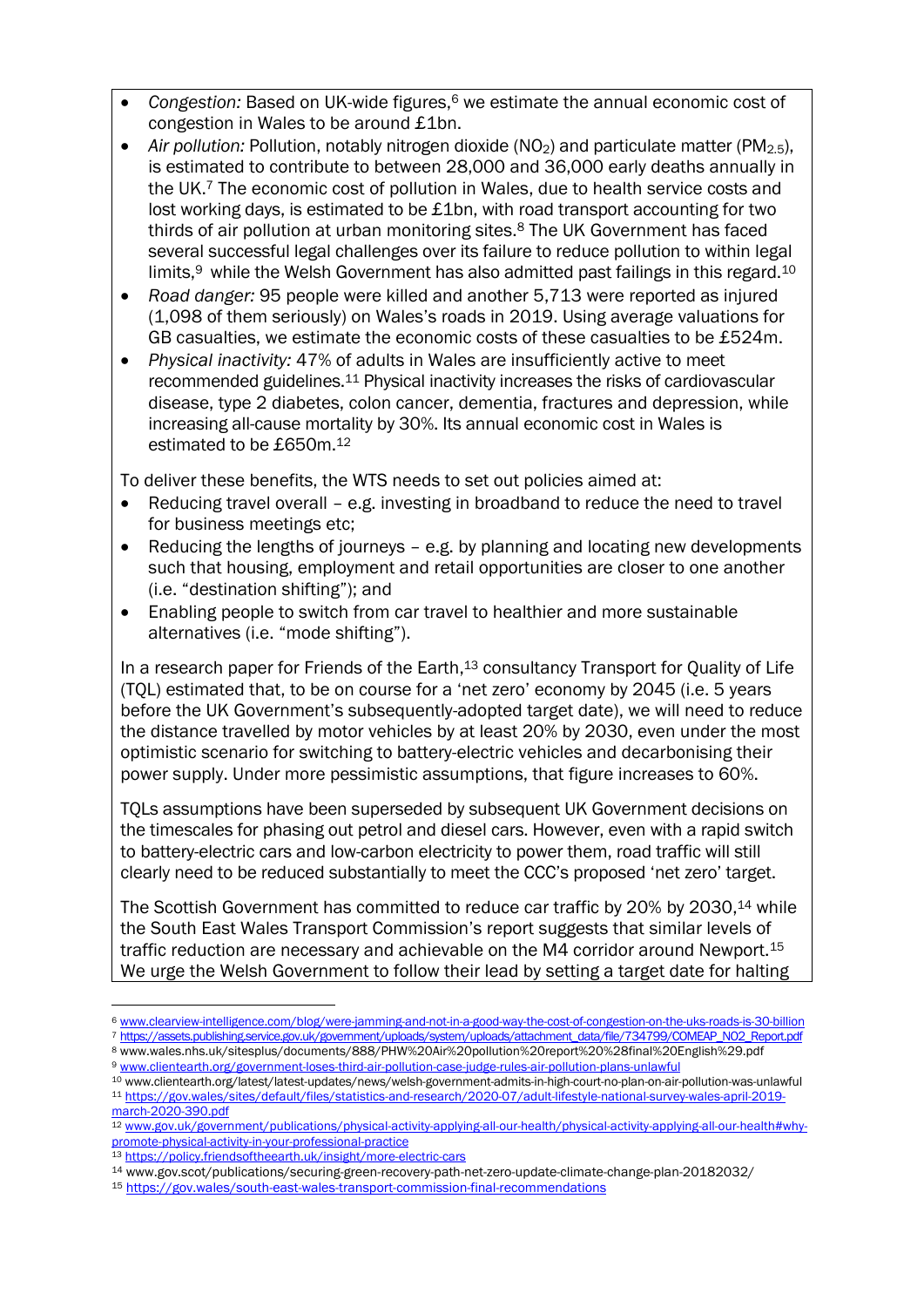the growth of motor vehicle traffic, with further targets for reducing it thereafter. These targets need to 'follow the science', ensuring that road transport is on track to meet its share of the Government's 'net zero' target and its carbon budgets. Our response to question 5 provides further comment on how to establish these targets, while the need for adequate monitoring data (and the investment this will require) is covered in our response to question 4.

Enhancing the rights of way network to support active travel (as well as for recreational access to the countryside).

Cycling UK wholeheartedly agrees with the Welsh Government's distinction between 'active travel' and recreational walking and cycling. However, one cannot make such a clear-cut distinction between the purposes of the (predominantly urban) active travel and the (predominantly rural) rights of way networks. Indeed their purposes are particularly blurred in 'urban fringe' areas, where off-road walking and cycling routes can serve both to enable 'utility' journeys from outlying settlements into a town (e.g. pupils travelling to their nearest school), and to enable families living in a town to go out for walk or cycle rides in the surrounding countryside at the weekend. Where the Rights of Way network serves this kind of dual purpose, it is particularly important that it is surfaced, lit and maintained to standards suitable for making utility journeys in all weathers at all times of year. The WTS needs to explicitly recognise this blending of 'active travel' and rights of way networks, and to put in place network planning and funding processes which facilitate this blending. The WG is already considering reforms to rights of way (RoW) law that could open up a much greater proportion of the RoW network for cycling (and indeed for horse-riding), while the replacement of Common Agricultural Policy (CAP) funding provides an opportunity to incentivise landowners to increase access (or to recompense them for doing so). This funding source could also be used to secure improvements to the National Cycle Network.

|  |  | Q3A: Do you agree with our 5-year priorities? |
|--|--|-----------------------------------------------|
|  |  |                                               |

| Strongly agree  | Agree             | Neither agree nor disagree |
|-----------------|-------------------|----------------------------|
| <b>Disagree</b> | Strongly disagree | Don't know                 |
| No opinion      |                   |                            |

Please provide your comments:

The 5 five-year priorities set out in Chapter 3 are basically sound. However we believe they should include an explicit goal to halt the growth of motorised road traffic and to start reducing it within 5 years.

Our comments on the detailed drafting of the 5 priorities are as follows:

• *Priority 1:* Replace the concluding words to say: *"…so that people need to use cars less."* The draft WTS's current wording (*"… so that fewer people need to use their cars on a daily basis"*) assumes that car ownership is, and will remain, the norm. Our suggested wording is clearer and more concise, and does not presuppose whether it will be less necessary for people to use the cars they own, or whether they will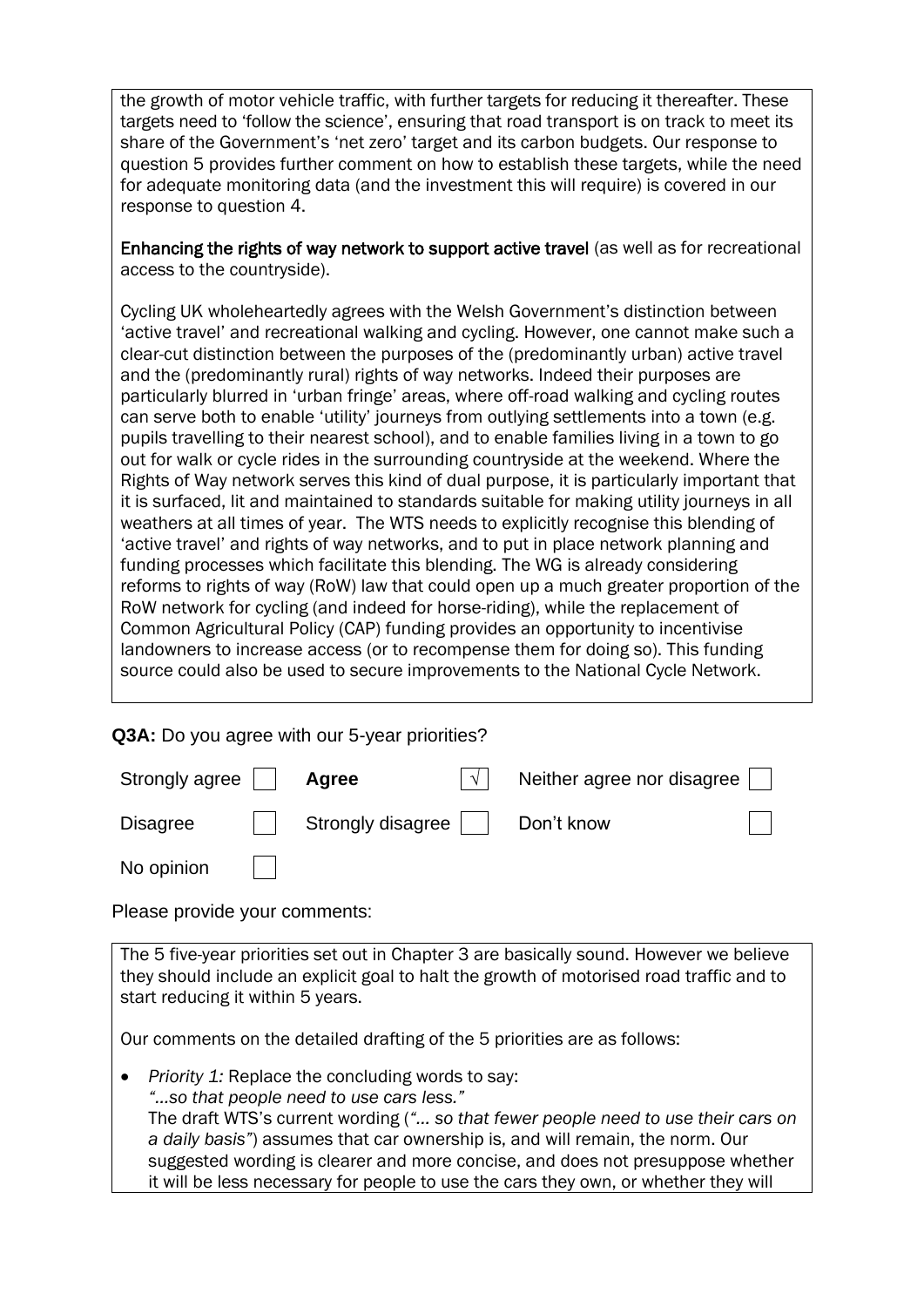have less of a need to own a car in the first place.

- *Priority 2:* Amend the wording of the final bullet point *("Improve journey planning to make it easier to switch between different types of transport")* to include inter-modal ticketing and payment systems, and to include bike-share schemes within this.
- *Priority 4:* Replace the words *"… whilst respecting the fact that many people, including those in rural areas or disabled people, may not have options"*. This is unduly pessimistic about the potential for change. It is currently true for some people and/or for some journeys, however there are not "many" people for whom it is true for all of their journeys – nor should we expect it to remain this way. We suggest the following wording:

*"…whilst acknowledging that some people, particularly disabled people and those in rural areas, currently lack viable alternative options to the car for at least some of their journeys".*

We also make the following comments relating to the supporting bullet-points for priority 4:

- o *First bullet-point:* any 'scrappage scheme' to replace older vehicles should provide 'mobility credits', following the approach adopted in Scotland. These can be used to purchase pedal cycles (including e-bikes), or public transport tickets (including season tickets), or to use public bike-share schemes. It should not be assumed that people are simply offered cleaner cars as replacements, as this approach fails to tackle congestion, road danger, physical inactivity or the lethal particulate pollution associated with tyre and brake dust.
- o *Last bullet-point:* After "marketing campaigns, insert "targeted opportunities to try cycling". Initiatives such as adult cycle training, or Cycling UK's Big Bike Revival, Community Clubs and Cycling for Health programmes, are highly cost-effective at increasing not just the numbers of people who cycle but also the diversity of those who cycle, boosting cycle use among women, older people, ethnic minority groups, health patients, lower income groups and those facing multiple deprivation.
- o Add one further bullet point: *"Supporting innovative forms of active travel – such as electrically-assisted cycles, bike-share schemes, non-standard cycles (particularly for people with disabilities) and pedicabs"*. [N.B. This last point could go either under Priority 4 or Priority 5].

**Q3B:** Do you think that we have the right number of priorities or should these be further refined? If so, do you agree with the following three priorities:

- 1. We will reduce the need to travel.
- 2. We will encourage modal shift when people need to travel we will encourage them to take fewer car journeys and use sustainable forms instead through supply of better services, and stimulating demand for them through behaviour change measures.
- 3. We will adapt out infrastructure to meet the challenge of climate change, and ensure our transport system is well-maintained, safe and accessible.

Please provide your comments: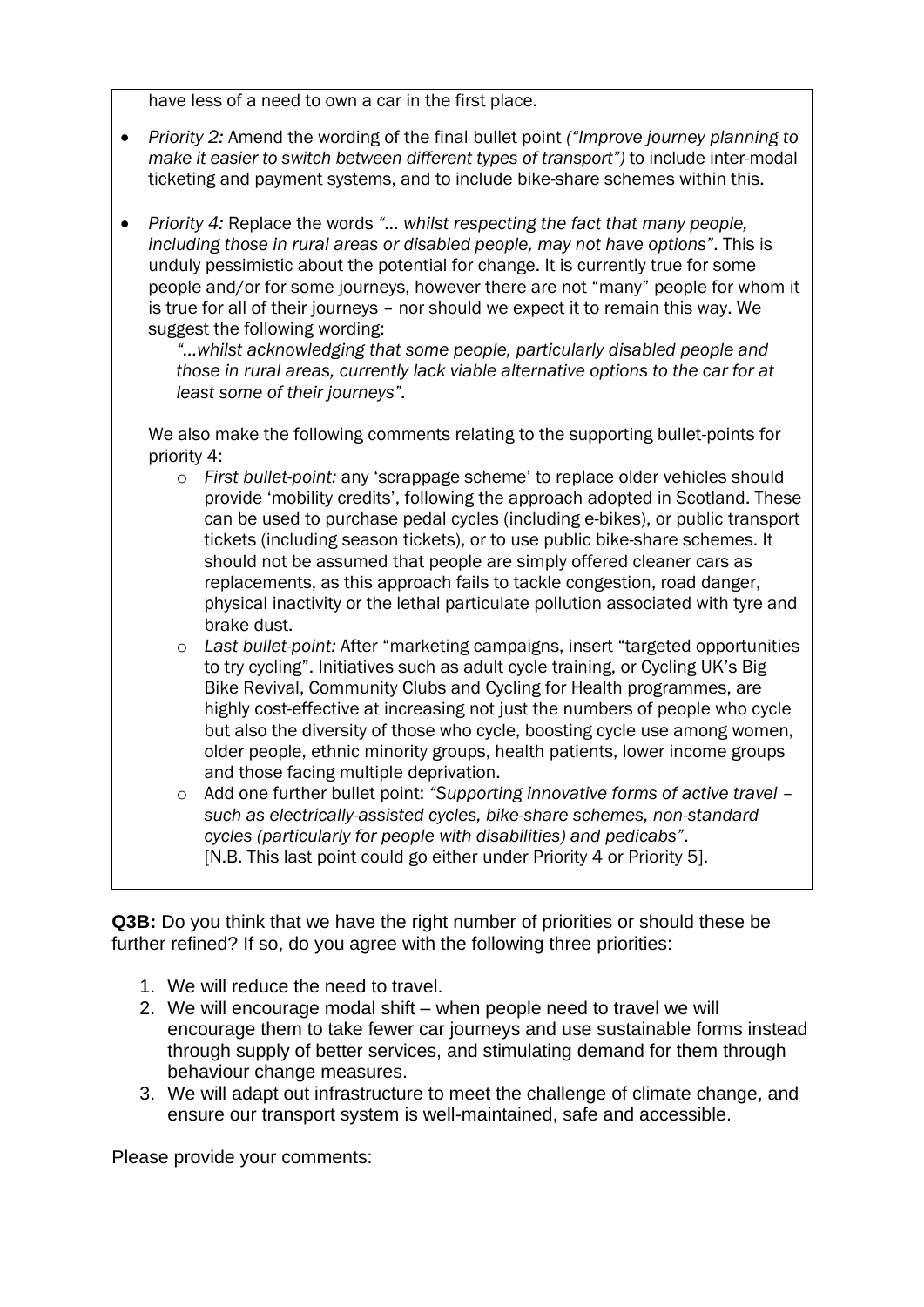We do not have a strong preference between the draft WTS's 5-point set of priorities and the 3-point set listed above. However, like the original 5 priorities, this 3-point version needs to include an explicit aim to halt the growth of road traffic and begin to reverse it within 5 years. One way to do this, while achieving even greater brevity, would be to make it clear that both the first and second of these bullet points (i.e. reducing the need to travel and promoting modal shift) are part of a wider aim to reduce motor traffic.

If this 3-point set is adopted, we would also suggest revising the  $3<sup>rd</sup>$  point to give greater weight to its second half. It is easier to encapsulate the idea of a transport system that is resilient to the impacts of climate change within a wider point about a well-maintained, safe and accessible transport system. We suggest rewording it to say:

*"We will ensure Wales's transport system is well maintained and managed so that it is safe, accessible to all and resilient to the impacts of climate change."*

**Q4:** We have identified high level measures to aid us to capture our overall progress. Are these the right measures?

Yes **No √**

Can you suggest others?

The most important omission from Section 4 is any measure of road traffic. Reducing (motorised) road traffic must be THE central measure of the success or otherwise of this strategy. It is not good enough to promise vaguely that the WG *"will look to set more specific targets around for example car mileage."*

The WTS should also include a target for an overall reduction in road casualties (or fatal and serious injuries), along with specific targets to reduce the risk of walking and cycling. The latter must be 'rate-based' (e.g. to reduce the risk of serious and fatal cycling injuries per mile travelled, or per trip), in order to avoid creating a perverse disincentive to deter cycling per se. Given that the health benefits of cycling far outweigh the risks, a simple casualty reduction target could be counter-productive in public health terms, i.e. if it incentivised road safety practitioners to do anything that deterred people from cycling, this would almost certainly shorten more lives than it saved.

Finally, section 4 should say more about how these targets and indicators will be monitored. The Welsh Government has historically been very poor at investing in data collection and monitoring. The WTS must explicitly address this.

**Q5:** Do you think we should include specific targets for more people to travel by sustainable transport?

**Yes**  $\vert \sqrt{} \vert$  No

Do you have any suggestions for how we should do this?

We suggest that targets for mode shift to sustainable transport should be derived from the motor traffic reduction targets we propose in response to Q4. The first step is to identify the level of traffic reduction needed for transport to be on course for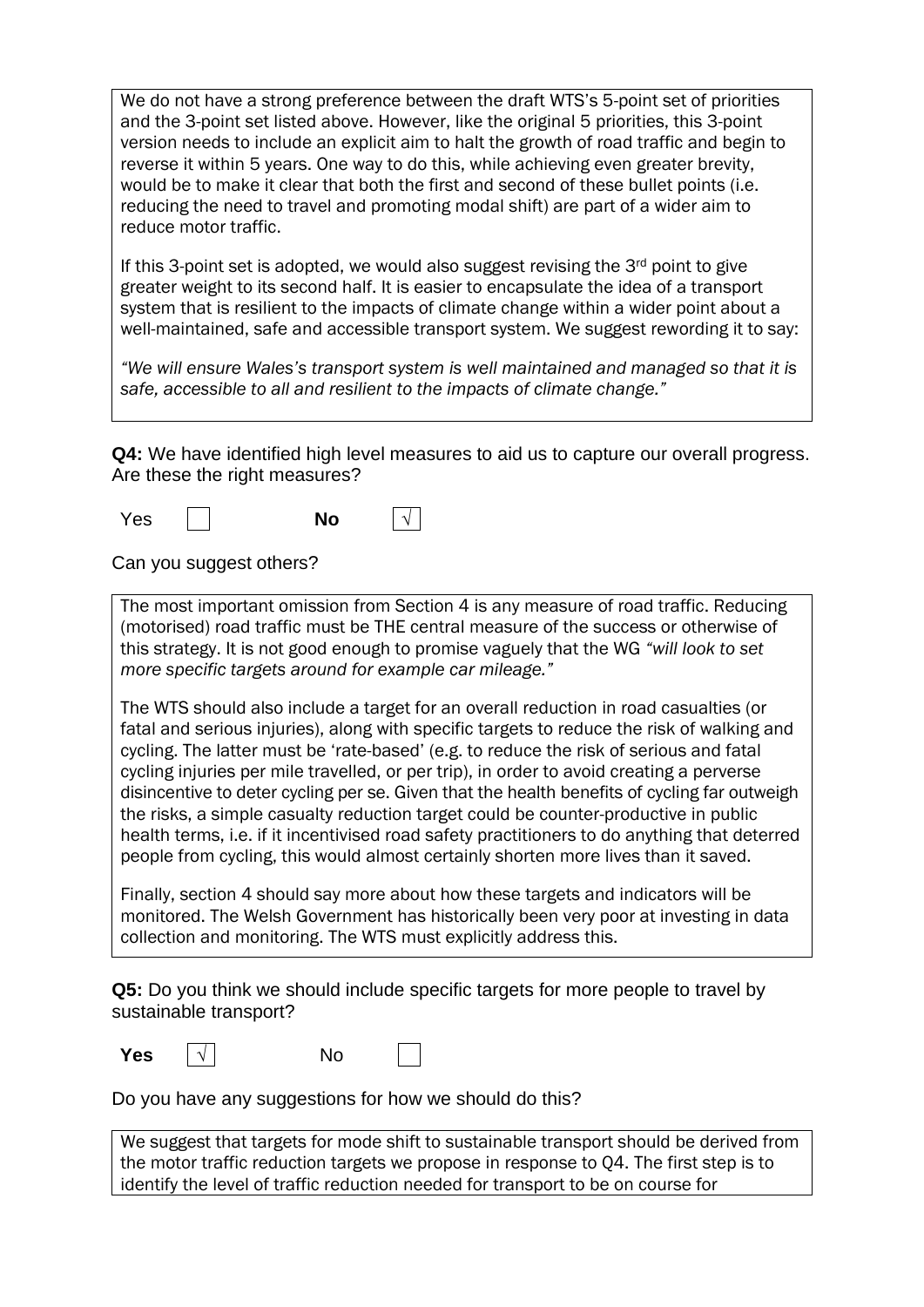contributing its fair share of the carbon reductions needed to reach net zero by 2050 – let us call this X% (noting again that the Scottish Government has set an ambition to reduce car-km by 20% by 2030). ). The WG should then commission modelling to identify the X% of road traffic mileage that could most easily be switched from car use to a sustainable alternative. (N.B. In addition to straightforward mode-shift, this process should also recognise the scope for some journeys to be replaced with shorter trips, and others not to be made at all, e.g. thanks to broadband investment). This in turn would provide evidence-based targets for increases in walking, cycling and public transport that were in line with the WG's wider 'net zero' ambition.

**Q6:** We have identified a set of actions to deliver the draft strategy. Are they the right actions?

Yes **I** No  $\vert \sqrt{}$ 

Are there others that you can suggest?

We agree with many of the actions suggested in Chapter 5 of the draft WTS. However we would make the following alternative or additional suggestions.

#### 5.1 Investing sustainably

We welcome the commitment to *"give priority to active travel and public transport infrastructure"*. We also welcome the acknowledgement that the WG *"will [also] need to support measures such as better information, educational and marketing campaigns, and also innovations that help people to adopt more sustainable transport choices."* Such initiatives can provide a highly cost-effective complement to active travel infrastructure investment (though they are no substitute for it), and are particularly effective at boosting the diversity of people taking up cycling.

Cycling UK's Big Bike Revival (BBR), Community Clubs and Cycling for Health projects have consistently demonstrated their effectiveness– and cost-effectiveness – in boosting cycle use, particularly among groups which are under-represented in cycling:

- The *Big Bike Revival* [\(www.cyclinguk.org/bigbikerevival\)](http://www.cyclinguk.org/bigbikerevival) has been running in England and Scotland since 2015, in conjunction with local bike-recycling projects and similar social enterprises, with support from DfT. It involves open days where people are encouraged to bring along bikes that have lain unused, which often need a simple fix. They are offered free cycle checks, servicing, cycle maintenance workshops, cycle training and accompanied rides. 46% of participants in *Big Bike Revival* events in England were non-regular cyclists, almost half were women and 46% were from the top 30% most deprived areas in the country.
- *Community Clubs* [\(www.cyclinguk.org/community-cycle-clubs\)](http://www.cyclinguk.org/community-cycle-clubs) are run in partnership with a wide variety of community groups, whether for women, health patients, people with disabilities or other disadvantaged groups. They offer longer-term support for people interested in taking up cycling, for whatever reason. They can often be formed in the aftermath of a Big Bike Revival project. We have set up over 200 clubs in England and Scotland, which have attracted 50,000 participants. Half of them were women, 53% are from the most deprived three deciles of neighbourhoods, 56% are from BAME backgrounds and 50% or attendees are non-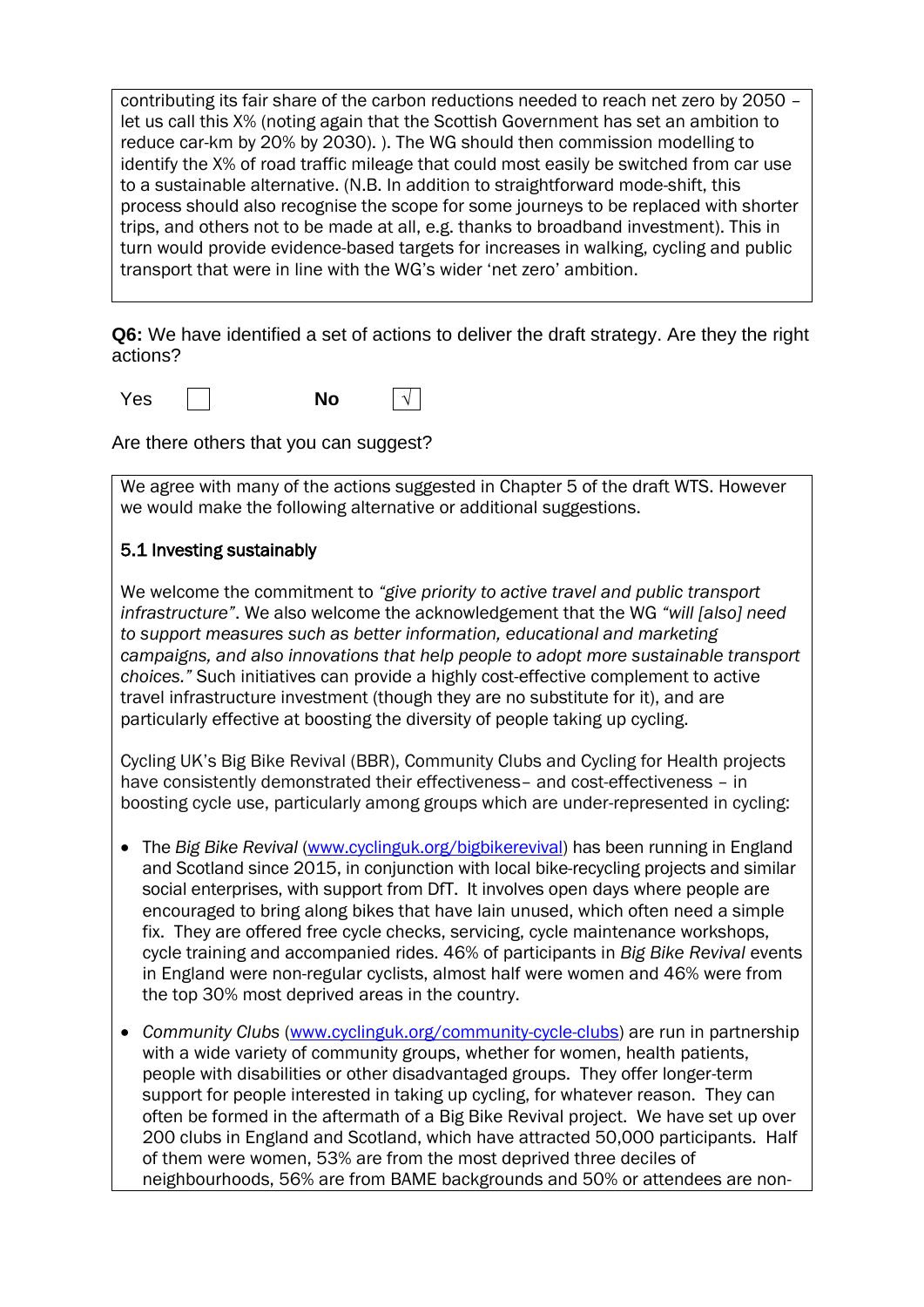regular cyclists on joining. 20% of participants have a disability or long-term health condition and 30% are inactive, meaning they were not doing 30 minutes of exercise per week prior to joining the club.

• Our *Cycling for Health* project [\(www.cyclinguk.org/community-outreach/health\)](http://www.cyclinguk.org/community-outreach/health) has been run through 8 'cycling hubs' throughout West Yorkshire, with support from the West Yorkshire Combined Authority. It enables people with inactivity-related physical and mental health conditions to take up cycling as part of a sociable and supportive group. The majority of participants are now referred to the programme by local health professionals. Of the programme's 270 direct beneficiaries, 56% were from recognised areas of deprivation with 31% coming from the highest decile of deprivation. 78% were female and 28% identified as being of non-white ethnicity. 90% were previously non-cyclists, yet 68% were still cycling regularly (i.e. more than once a week) 6 weeks after the programme had ended. Participants said they felt more confident, more relaxed, closer to other people, better able to think clearly and deal with problems, and more optimistic about the future.

We also urge the addition of a paragraph on "Maximising synergies between" investment programmes." We particularly urge the WG to be more proactive in encouraging Welsh local authorities to maximise the opportunities for active travel improvements as part of their work on:

- *Planned highway maintenance:* when a highway is being resurfaced, this is an excellent opportunity to consider how it could be redesigned at the same time to be more pedestrian and/or cycle-friendly, e.g. by adding coloured surfacing, or traffic wands or planters to create segregated cycle lanes, while the work-gang is on site anyway.
- *Planning new developments:* New developments need to be located, planned and designed in ways that support active and sustainable travel. They should reflect the principle of 20 minute neighbourhoods<sup>16</sup> or 15 minute cities.<sup>17</sup> Their street layouts should be planned to prevent 'rat-running' motor traffic, while being permeable for walking, cycling and buses. Local streets should have a 'default' design speed of 20mph, with exceptions (i.e. the faster and/or busier main roads) being provided with high-quality separate cycle facilities. There should be mechanisms for securing developer contributions to fund new or improved walking and cycling infrastructure in the vicinity of the development.
- *Rights of Way:* We noted in answer to Q2 that there needs to be better integration between active travel networks and rights of way networks. The former are predominantly (but not exclusively) urban and focused on 'utility' walking and cycling, whereas the latter are more rural and are associated more with recreational walking and cycling. However this distinction is not clear-cut, particularly in 'urban fringe' areas, where improvements to rights of way networks could often support utility cycling and walking, as well as enabling urban-dwellers to access their surrounding countryside without needing to jump in a car. Hence it is important to plan and fund active travel and rights of way networks synergistically – too often, their management and funding is siloed, and opportunities are missed as a result.

### 5.2 Delivery and action plans

Despite generally supporting the vision, the ambition and priorities of the draft WTS, it

<sup>16</sup> [www.planning.vic.gov.au/policy-and-strategy/planning-for-melbourne/plan-melbourne/20-minute-neighbourhoods](http://www.planning.vic.gov.au/policy-and-strategy/planning-for-melbourne/plan-melbourne/20-minute-neighbourhoods)

<sup>17</sup> [www.c40knowledgehub.org/s/article/How-to-build-back-better-with-a-15-minute-city?language=en\\_US](http://www.c40knowledgehub.org/s/article/How-to-build-back-better-with-a-15-minute-city?language=en_US)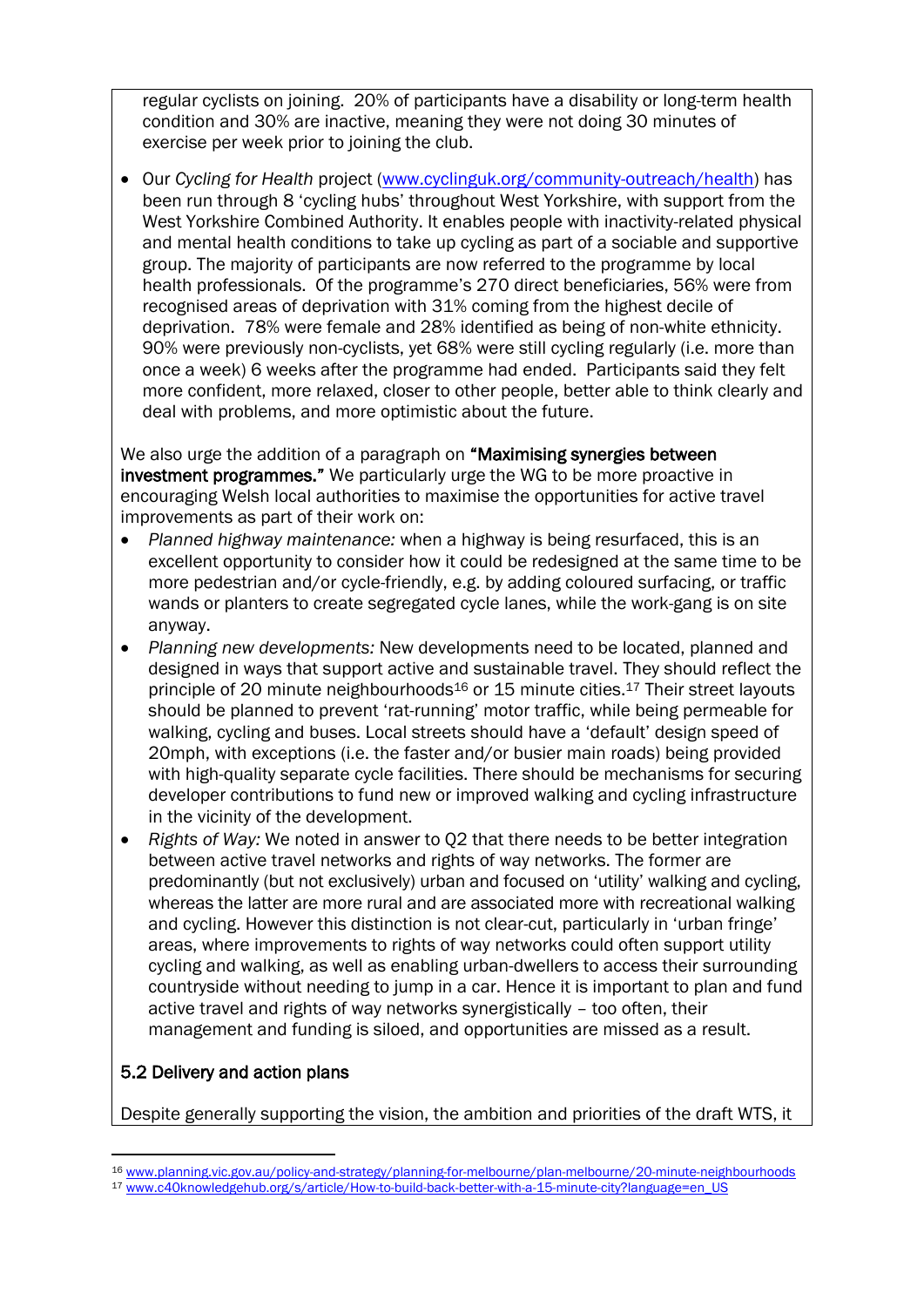is frustrating that so much of the detail of how to achieve these is being left till later. The lack of clarity particularly on funding and on monitoring arrangements (see previous comments on section 4) makes it hard to be confident about whether the vision, ambition and priorities will be achieved – particularly given that the 'mini-plan' for roads, streets and parking (section 7.4) leaves open the possibility of road building.

Yet even if we accept the limitations of this process, the draft WTS needs to be clearer about the synergies between the headings within this section. In particular, the proposed *'Decarbonisation pathway for transport'* needs to be based on a level of *'Demand management'* which is in line with the 'net-zero' ambition called for by the Committee on Climate Change. Road pricing and other financial measures should then complement improvements in provision for active and sustainable travel, to deliver the required reductions in motorised road traffic.

### 5.3 Working in partnership

In addition to the partnerships identified, the WTS should also refer to the role of:

- *The police and other road traffic law and enforcement bodies*, given their vital importance for road safety (and particularly for the safely of more vulnerable road users -for more, see cycling UK's submission to the UK Government's roads policing review.
- *Rights of way officers, National Resources Wales and other bodies responsible for outdoor access,* in order to maximise the synergies between active travel and rights of way networks (see our response to Q2).

### 5.4 Better transport governance and policies

We welcome the commitment to update Technical Advice Note TAN 18.

We urge that the proposed review of trunk road maintenance standards should create opportunities to improve conditions for active travel.

We note the proposal to "review our approach to local speed limits", but are puzzled that this makes no mention of the WG's existing (and very welcome) commitment to make 20mph the default speed limit for built-up streets. We would nonetheless welcome a review of speed limits for rural single carriageways, as we believe that here too there is a need to reduce the default limit.

In addition to the documents mentioned, the WTS also needs to consistent adherence to the Welsh Government's 'WelTAG' transport assessment guidance and its Active Travel guidance (which is currently subject to review).

Crucially though, there are serious issues of transport governance surrounding the relationship between the Welsh Government, Transport for Wales (TfW), Welsh local authorities and other stakeholders. The role of TfW still needs clarifying, both in general and specifically in relation to active travel. There are various ways this could be done. We would favour a model where responsibility for delivering active travel remains mainly with Welsh local authorities (other than where trunk roads are involved), while TfW acts as an arms-length supportive inspectorate for active travel. In other words, it would help build local capacity and skills in delivering active travel, as well as offering expertise, but would also report on local authority performance to the minister and to the Active Travel Board. Where local authorities are underperforming, TfW could recommend either additional support or, if that fails, the withholding of funding.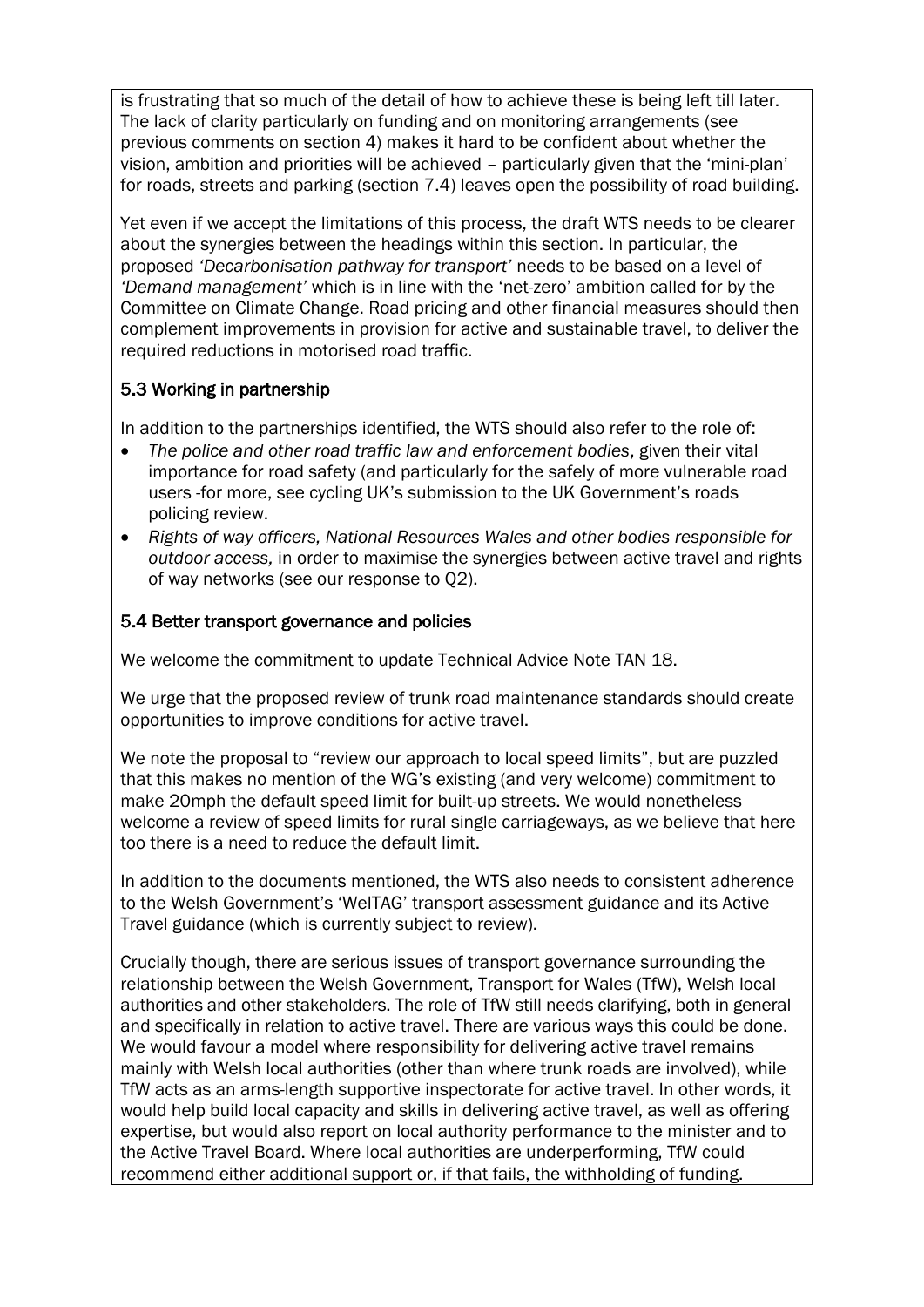Whether the WG adopts this or some other model though, the WTS needs to say something about the role of TfW. At present, this is conspicuous by its absence.

#### 5.5 Building skills and capacity

We note that there is a particular need to boost the skills and capacity needed to plan and design active travel infrastructure in Wales.

#### 5.6 Holding ourselves to account

We particularly welcome the commitment to "build our capacity to gather data". Wales is currently lacking in good transport data, including levels of walking and cycling in general, and particularly among specific demographic groups. This impedes the monitoring both of the effectiveness of measures to boost active travel, and also to provide 'rate-based' measures of pedestrian and cycle safety (as called for in our response to Q4).

**Q7:** We have set out mini plans for each transport mode and sector. Have we identified the key issues for each of these?

Yes **No** √

Do you have any comments on these?

The 'mini plans' (set out in Chapter 7) are generally sound but superficial, with the Active Trave mini-plan being particularly weak. We believe they could be strengthened as follows:

### 7.1 Active Travel

The text relating to 'Significantly reduc[ing] the environmental impact of travel' should also refer to reductions in noise and in the visual impact of transport infrastructure and activity. The latter includes both the impact of roads on rural landscapes and of parking in urban and rural areas alike.

The text relating to "Deliver[ing] benefits to the economy and places in Wales" should also refer to:

- reduced congestion;
- greater footfall in shopping streets;
- quieter, safer and pleasanter residential neighbourhoods ,and
- reductions in health-related costs, including absenteeism.

The 'Priorities' section should:

- emphasise the importance of planning active travel networks (not just isolated active travel routes);
- promote the use of electric pedal cycles (there is good evidence that they could massively increase the potential to attract people from car travel to cycling, particularly for longer or hillier journeys $18$ );

<sup>18</sup> [https://2z30i71k4m1tu9odh1fx8yq1-wpengine.netdna-ssl.com/wp-content/uploads/2019/07/The-Case-for-a-UK-](https://2z30i71k4m1tu9odh1fx8yq1-wpengine.netdna-ssl.com/wp-content/uploads/2019/07/The-Case-for-a-UK-Incentive-for-E-bikes-FINAL.pdf)[Incentive-for-E-bikes-FINAL.pdf](https://2z30i71k4m1tu9odh1fx8yq1-wpengine.netdna-ssl.com/wp-content/uploads/2019/07/The-Case-for-a-UK-Incentive-for-E-bikes-FINAL.pdf)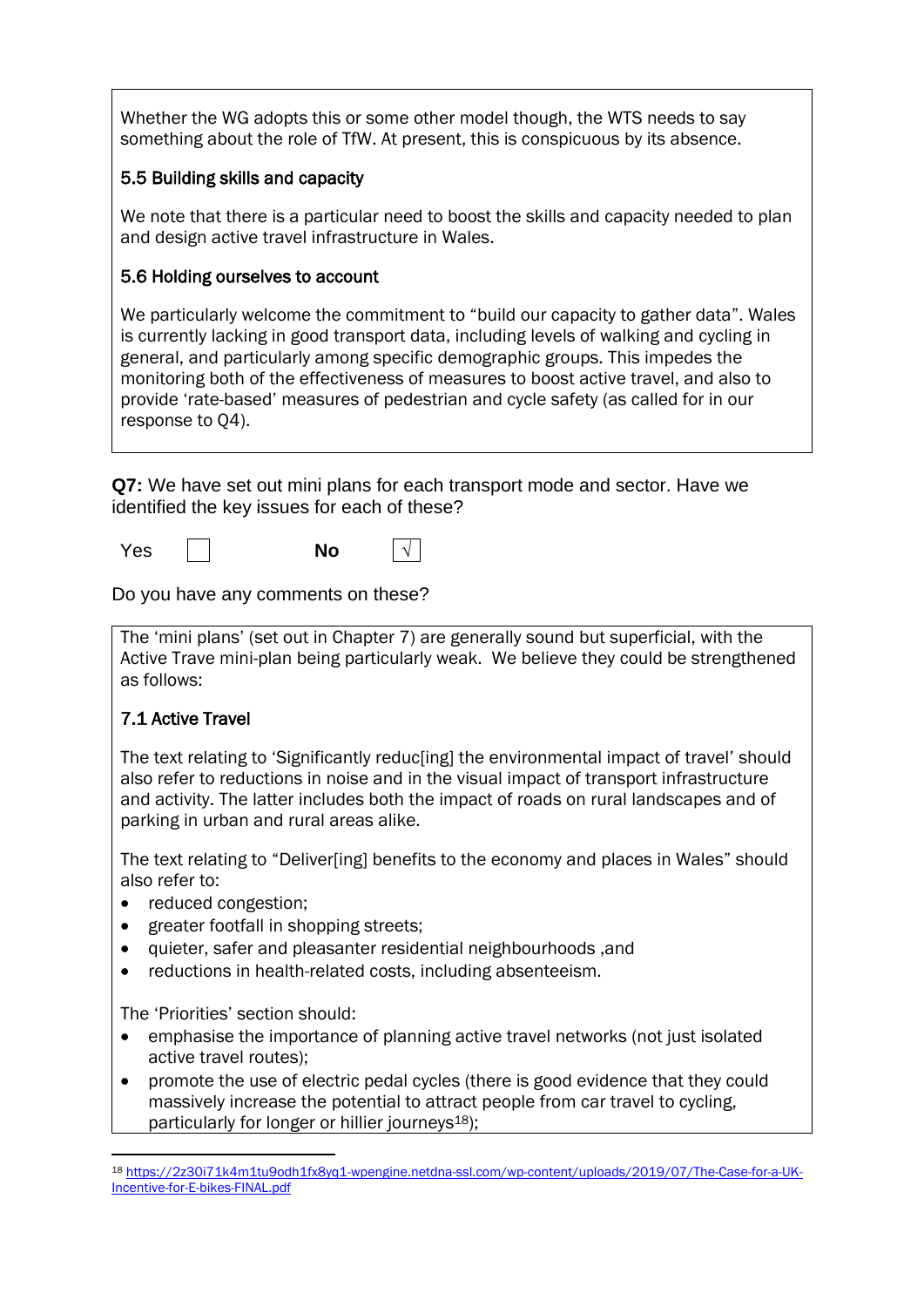- promote public bike-share schemes;
- add the words *"particularly among under-represented groups"* at the end of the bullet-point about behaviour change programmes to encourage update of healthy and active travel".

The section on 'How we will deliver these priorities' should refer to:

- Behaviour change projects, particularly those aimed at boosting active travel among under-represented groups;
- Support for e-bikes, public bike-share schemes and cargo-bikes.

In the section on the 'Five ways of working', the text on 'Integration' should talk about integrating active travel with:

- Planned highway maintenance works:
- New developments; and
- The Rights of way network.

For more on each of these, see our comments on section 5.1 of the draft WTS, in our response above to Q6.

## 7.2 Bus

Under the 'Five ways of working' heading, we suggest rewording the text on 'Integration' to say:

*"Work with providers to better integrate bus services with other forms of transport, including facilities for carrying cycles on rural and inter-urban buses and coaches."*

## 7.3 Rail

Under the 'Five ways of working' heading, we welcome the commitment to "Better integrate rail services with other forms of transport including bus [and] active travel." However we suggest the following additions:

- After *"rail services"* add *", ticketing and payment schemes";*
- After *"active travel"* add *"and shared transport (including bike share schemes)."*

## 7.4 Roads, streets and parking

We welcome the opening statement, that *"Our first priority is to reduce the number of car and private vehicle journeys in order to reduce associated environmental and health impacts"*. We reiterate our earlier calls for targets to indicate how quickly these reductions will be achieved.

In the 'Vision' section under the heading about significantly reduc[ing] the impact of travel, add a bullet-point about *"reduc[ing] the visual impact of transport infrastructure and activity, including parking"*

In the 'Priorities section, we are very concerned that one stated priority will be to *"upgrade, improve and future-proof our road network, addressing congestion pinchpoints..."*. We strongly urge that this bullet-point is re-worded to focus solely on measures that will enhance environmental and safety outcomes. There should be no need to increase the capacity of the road network if (as staged on p78) the aim is to *"reduce the number of car and private vehicle journeys"*.

We also call for an additional bullet-point about *"improv[ing] the integration of planned*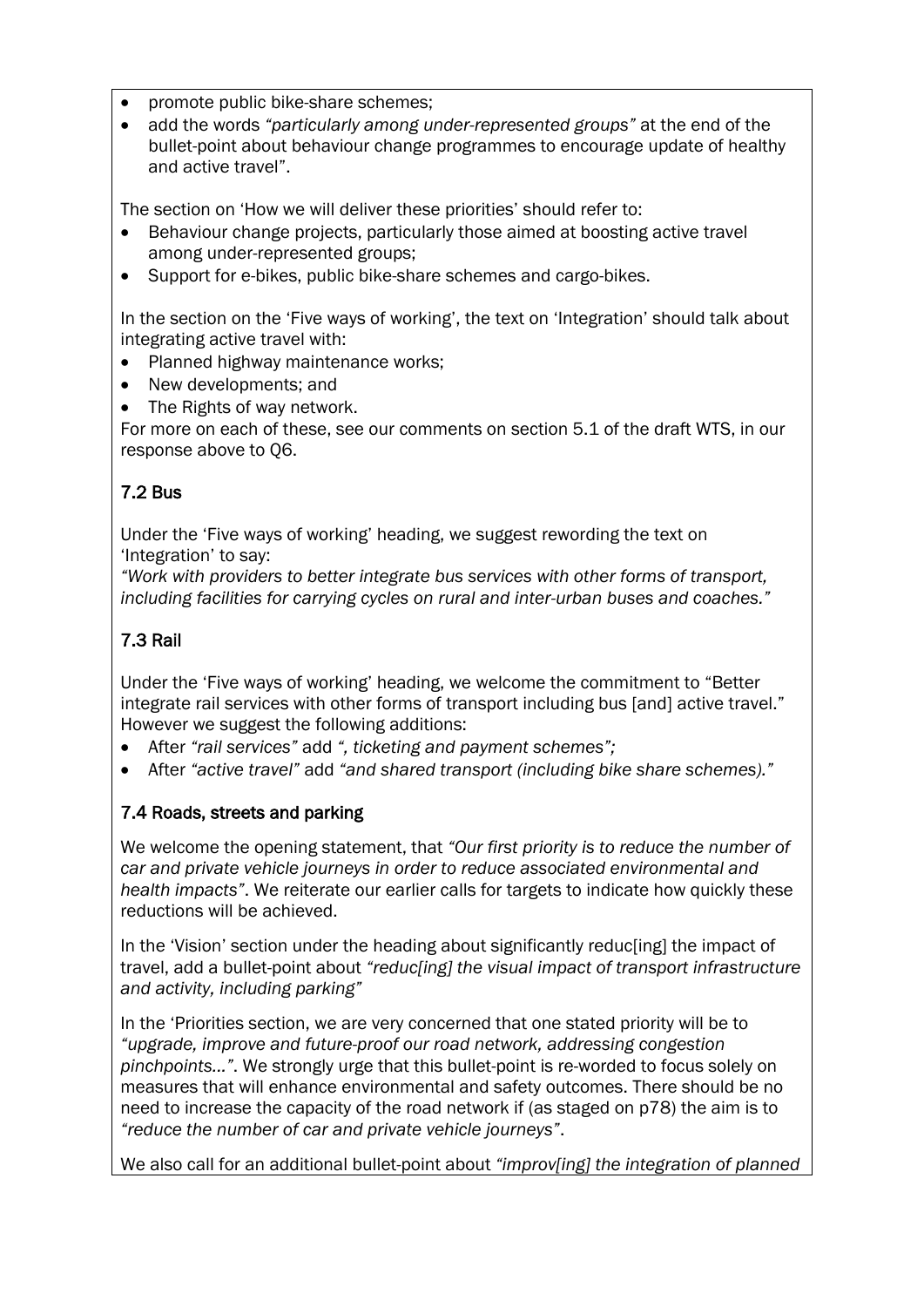*highway maintenance and active travel programmes."* For more on this, see our comments on section 5.1, in response to Q6.

In the section on the 'Five ways of working', we are concerned that the 'Involve' section talks about 'Involv[ing] people in the design of road upgrades…" Road upgrades are not referred to elsewhere in the strategy and would seem to be counter to its vision, ambitions and priorities.

The section on 'Integration' should refer to the value of integrating active travel with planned maintenance works, development planning and the management of rights of way networks (again, see our comments on section 5.1, in response to Q6).

## 7.6 Taxis and private hire vehicles

This section should include reference to pedicabs as follows:

- The opening section on reducing the environmental impacts of travel should include a bullet-point about the role of pedicab services;
- The opening section on delivering benefits to the economy should reference a *"thriving professional taxis, PHV and pedicab sector"*.
- The priorities section should include a commitment to develop a regulatory framework for pedicabs and pedicab services (or to press the UK Government to develop one), which enables safe, well-run, and reputable pedicab businesses and operators to flourish.

## 7.7 Freight and logistics

This section should seek to address the safety impacts (as well as the environmental impacts) of excessive dependence on road freight. It should also say more about:

- Edge-of-town 'multi-modal hubs', which enable long-haul road or rail freight cargoes to be transferred either to smaller urban delivery vans, or to cargo-bikes, for last mile' deliveries (these are mentioned in the introduction to this mini-plan, but do not feature thereafter);
- The role of cargo-bikes in reducing road freight use (particularly for 'last mile' deliveries);
- The opportunities to integrate safety and environmental improvements (e.g. combining safer and more aerodynamic lorry cab designs) and the role of public sector bodies in promoting a shift to safer and greener lorries.

The introductory section on 'Significantly reduc[ing] the environmental impact of travel should refer to cargo bikes.

The Introductory section on Deliver[ing] benefits to the economy and places in Wales should refer to:

- Safe 'direct vision' lorry cabs
- Safer urban lorries for last-mile deliveries
- The role of both railfreight and cargo bikes in reducing overall lorry use, and hence its adverse impacts on congestion, pollution, road danger and noise.

The above three points should also be referenced in the 'Priorities' section.

The 'Five ways of working' section should refer to:

- Cargo bikes in the section on 'involving' other partners
- Reducing lorry-related injuries and (particularly) deaths in the 'Prevent' section
- Multi-modal hubs in the section on 'Tak[ing] a long-term view.'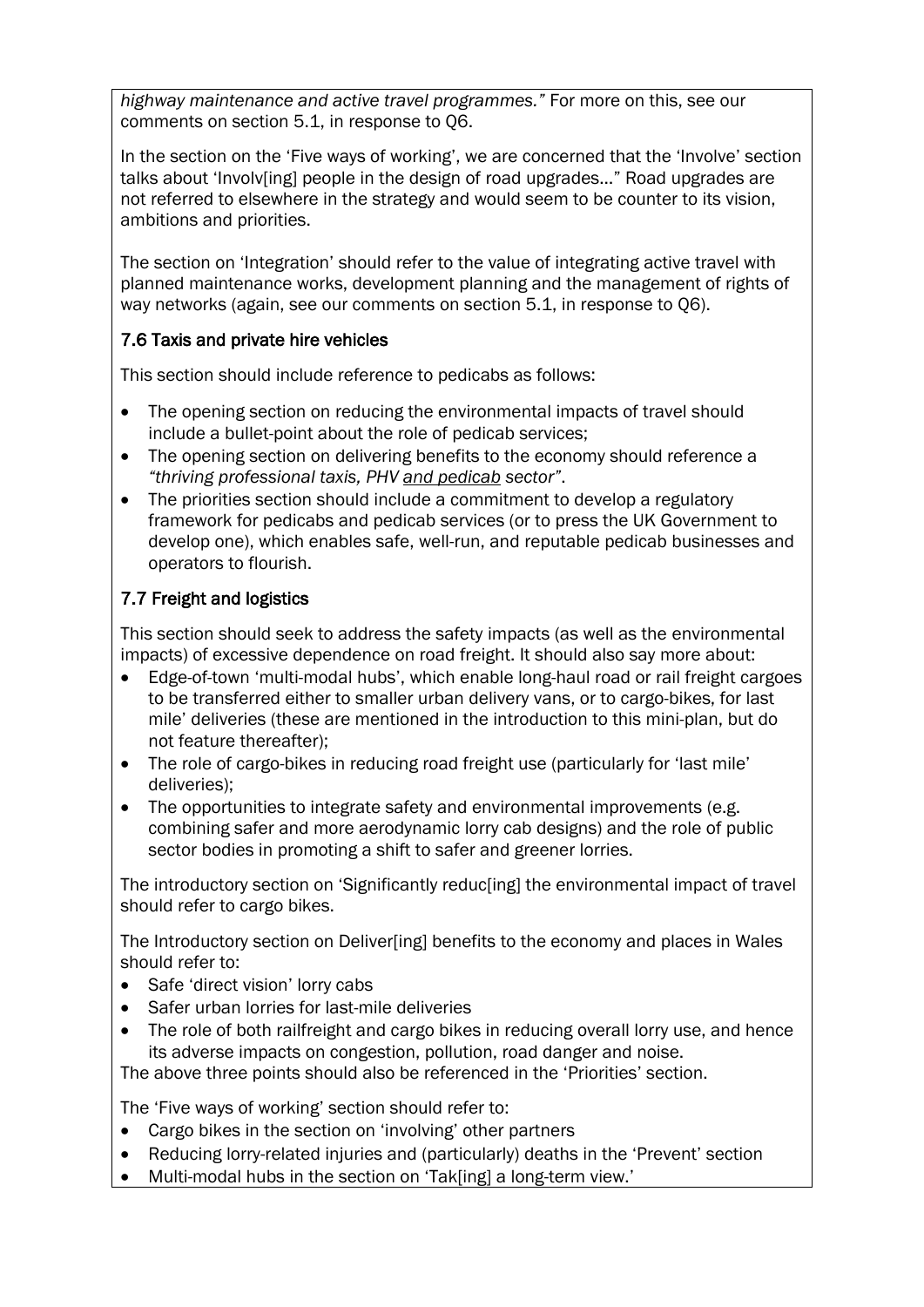#### 7.8 Ports and maritime transport

The introductory section on "Reduc[ing] the environmental impact of travel" should refer to the aim of *"improv[ing] access to ports by public transport and active travel."*

**Q8:** We have shown how transport will use the 5 ways of working set out in the Wellbeing of Future Generations (Wales) Act 2015. Do you agree with this approach?

**Yes**  $\vert \sqrt{} \vert$  No

Do you have any comments?

We have nothing to add. However, as noted previously, we are surprised that the Ambitions of the WTS relate to the traditional 4 pillars of sustainable development, rather than the 7 Well-being goals of the WFG Act. The Act itself stresses that equal weight should aim to address all 7 goals, not just a limited subset of them.

**Q9:** If charges for road use were to be introduced to help meet goals for cleaner air, a safe climate and better health, how can this be done in a way that's fair to everyone?

We are concerned that this question starts with the word "If", given that the vision and delivery plan for the 'roads, streets and parking' mini-plan (pp79 and 81) suggests unequivocally that it will happen. We strongly believe it needs to happen, while fully recognising the need for this to be done in an equitable way.

Road user charging, in its various forms (including congestion and pollution-based road user charging, and parking charges or levies) can be made equitable by using the proceeds to improve the opportunities for sustainable travel by those who are least able to use a car, whether on grounds of low income, age, disability or health conditions. Not only are these groups disproportionately dependent on non-car travel, but they are also disproportionately affected by the road danger and pollution created by road transport. They are also most likely to suffer 'transport poverty' i.e. to live in poorly-connected locations which lack good public transport or safe walking and cycling networks.

Specific examples of ways that charging revenues can be channelled to benefit these disadvantaged groups include:

- Walking, cycling, road safety and streetscape improvements in disadvantaged areas.
- Improved provision of public transport and public hire-bike schemes in disadvantaged areas, including training and employment opportunities for local people to maintain and manage the public hire-bike fleets (the partnership between Nextbike and Pedal Power in Cardiff is an excellent example of this)19;
- Programmes offering targeted opportunities to take up cycling and walking
- 'Scrappage schemes' which provide mobility credits in return for handing in older or more polluting cars and vans.

<sup>19</sup> <https://www.nextbike.co.uk/en/cardiff/news/collaboration-is-key-for-cardiff-bike-share-success/>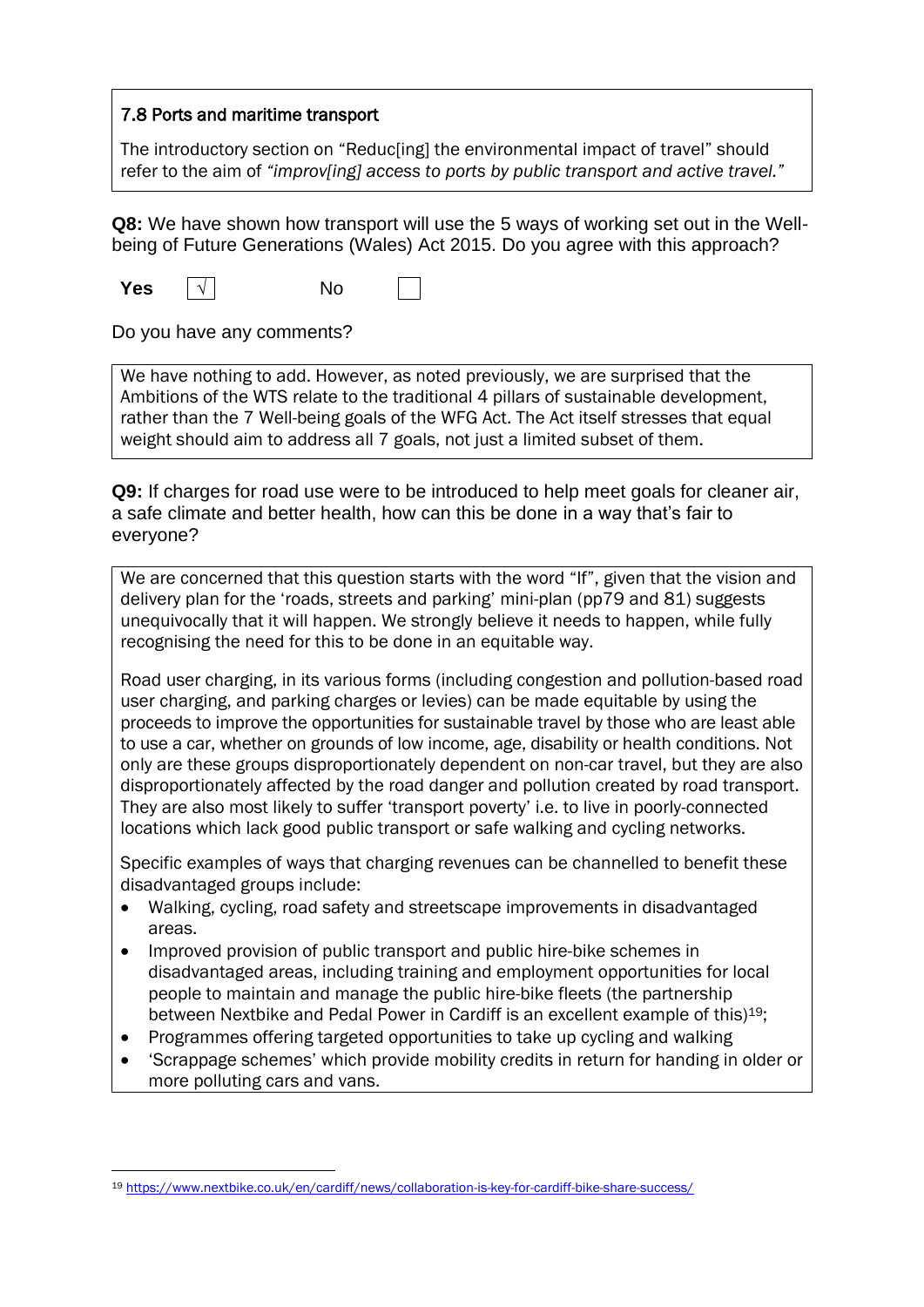#### **Question on the Integrated Sustainability Appraisal**

We have also published an Integrated Sustainability Appraisal (ISA). The aim of this is to ensure that the Wales transport strategy has considered the impact of transport on the environment, health, equalities, Welsh Language, rural issues, children and young people, economic development as well as wider sustainability issues, within the context of the national well-being goals in the Well-being of Future Generations (Wales) Act 2015.

**Q10A:** Do you think the Integrated Sustainability Appraisal Report identifies the most important sustainability effects for transport?

Yes <u>│</u> √ │ No

**Q10B:** Are there any gaps?

We have not scrutinised the ISA report in detail. However we note that points made our consultation response to the draft report have been taken on board and that, as a result, the framework explicitly recognises the case for motor traffic reduction, as well as being stronger in its recognition of various health impacts and the crucial issue of health inequalities.

We point out one detail. In the first box of Table NTS-2, the words "Walking and cycling is…" should be amended to "Walking and cycling are…", with other words in this sentence being amended to the plural. Walking and cycling are distinct transport modes.

**Q10C:** Do you have any comments on the findings of the report?

Having been generally supportive of the draft report, and noting that several of our comments on that draft have since been incorporated, we do not feel the need to comment further, other than to commend the effort which has clearly gone into it.

**Question A**: We are under a duty to consider the effects of our policy decisions on the Welsh language, under the requirements of the Welsh Language (Wales) Measure 2011.

We would like to know your views on the effects that draft strategy would have on the Welsh language, specifically on opportunities for people to use Welsh and on treating the Welsh language no less favourably than English.

What effects do you think there would be? How could positive effects be increased, or negative effects be mitigated?

No comment.

**Question B**: Please also explain how you believe the draft strategy could be formulated or changed so as to have positive effects or increased positive effects on opportunities for people to use the Welsh language and on treating the Welsh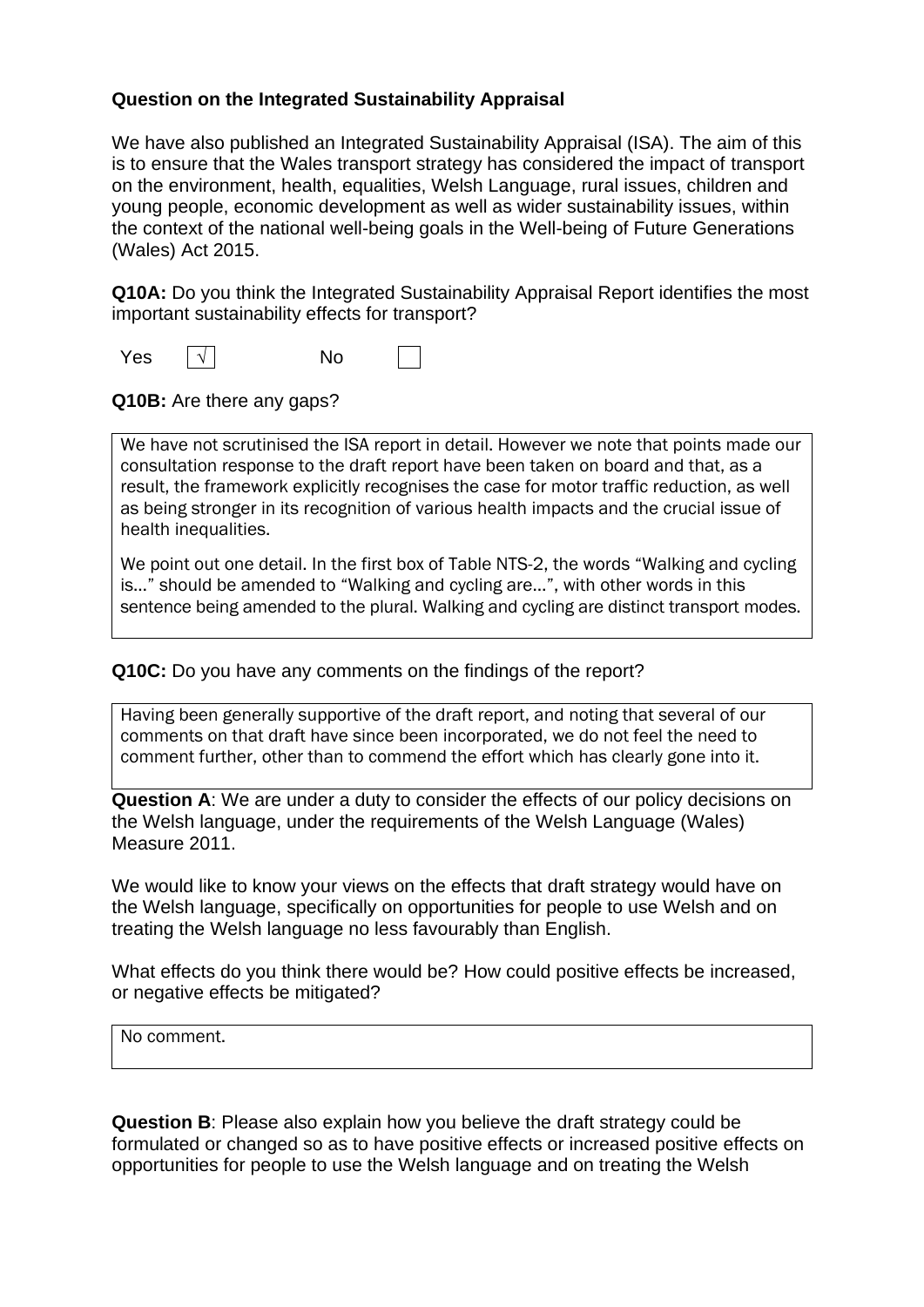language no less favourably than the English language, and no adverse effects on opportunities for people to use the Welsh language and on treating the Welsh language no less favourably than the English language.

No comment.

**Question C**: We have a duty to consider the impact of our policies on people or groups who share protected characteristics.

Do you think this draft strategy will deliver positive benefits for people who share protected characteristics? If so, which are the most important?

Cycling is a form of transport that is readily accessible to people regardless of their age, background and economic status, and for people of almost all abilities.

Motor traffic is associated with a range of health inequalities. People from lower income groups are more likely to suffer higher road casualty rates, worse air pollution, and fewer social connections due to heavily trafficked roads. They are also more likely to suffer from 'transport poverty' i.e. a lack of transport access or provision for reaching employment and training opportunities, as well as poor access to key services such as shops, healthcare, recreational facilities and green open space. Improving cycling conditions and providing targeted opportunities for people from disadvantaged groups to 'give cycling a try' can be transformational in overcoming these barriers to social inclusion.

**Question D:** Do you think the draft strategy could have a negative impact on some people or groups who share protected characteristics? If so, what are they and how can we prevent those?

There are risks that road pricing in its various forms, and local motor vehicle restrictions, could disadvantage those who are least able to pay for transport access. However the Welsh Government is rightly keen to avoid this risk.

We have suggested that the revenues from any charging scheme should be invested in provision for cycling and other more inclusive forms of transport, including projects specifically to boost healthy and sustainable mobility among these groups.

The issues of access for visually impaired people are difficult to resolve. They tend to rely for navigation on kerbs, which are obstacles for users of cycles and wheelchairs. It is important for street layouts to provide tonal and textural contrasts that can be detected by visually impaired people. There is also merit in some standardisation of the visual palette for street designs. In the Netherlands, black is used for roads, grey for footways and red for cycle facilities. This predictability does not solve all problems for visually impaired people but it goes a long way to addressing some of them.

**Question E**: Are there any further comments that you would like to make on Llwybr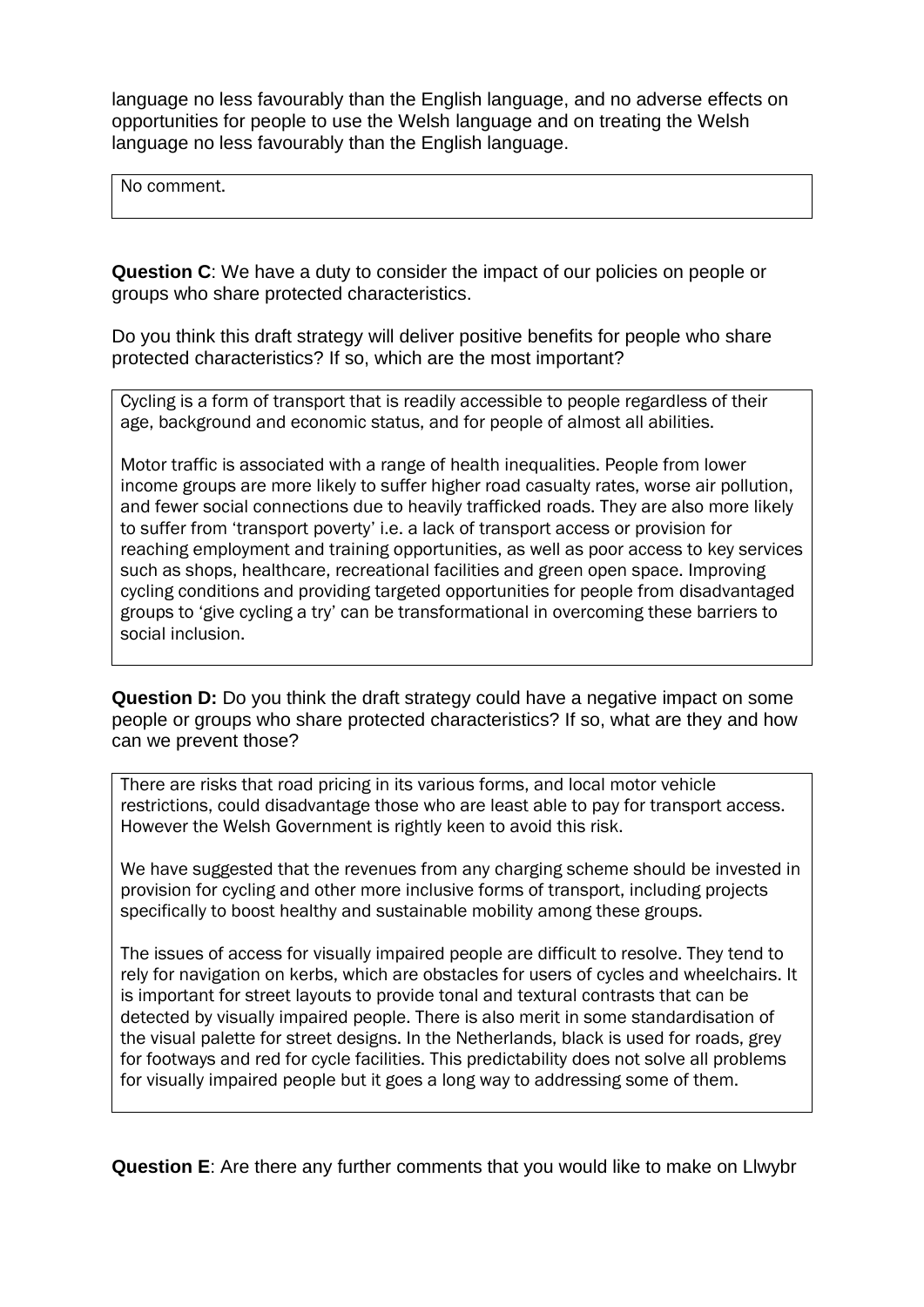Newydd: a new Wales transport strategy?

Please enter here:

We have no further comments to add, however we feel that a summary of our key points may be helpful.

- We broadly welcome the draft WTS's long-term vision, its 20-year ambitions and its 5-year priorities. However we are concerned at the **lack of clarity on delivery and spending plans** to achieve the admirable fine words. Without them, we cannot yet feel confident that they will be achieved in practice.
- We strongly urge the inclusion of an explicit aim to **halt and reverse the growth of motorised traffic**, to set **targets** for this (which should be in line with the wider 'net zero' ambition proposed by the Committee on Climate Change), and then to derive from these targets some wider **'mode-shift' targets** for increased use of sustainable transport, backed by **spending and delivery plans** to achieve this.
- We would welcome a greater emphasis on **safety** within the overall vision, and more detail on how to achieve this in terms of (a) strengthened **enforcement of road traffic law**; (b) **reductions in speed limits** for rural single carriageways, as well as the proposed 20mph default speed limit for urban streets; and (c) **fewer and safer lorries**.
- We call for greater **integration** of measures to promote active travel in the context of (a) **planned highway maintenance works** (when a road is being resurfaced, this is a highly cost-effective opportunity to redesign it to be more cycle-friendly); (b) **new developments**; and (c) the planning of **rights of way networks** (rather than seeing these as primarily recreational, there must be greater recognition of their potential to extent active travel networks into urban fringe and rural areas – this dual role should be reflected by the standards of signing, lighting and surfacing.
- We call for greater **integration of active travel with public transport**, particularly in terms of **inter-modal payment and ticketing systems**. These should include **public bike-share schemes**.
- Public bike-share should be given greater prominence in the mini-plan for active travel. So too should **electric pedal cycles, cargo cycles, nonstandard pedal cycles and pedicabs**.
- Whilst we welcome the recognition of the need to do more to support **behaviour change programmes** (to complement active travel infrastructure investment), we urge recognition of the particular value of initiatives aimed at boosting cycle use among **groups who are under-represented** in cycling, e.g. women, older people, health patients, people with disabilities, and those from minority ethnic and economically disadvantaged groups. Cycling UK's 'Big Bike Revival', Community Cycle Clubs and Cycling for Health programmes have been highly effective at reaching these groups.
- We call for action to **boost the capacity and skills** needed to deliver cycling and active travel infrastructure in Wales.
- Finally we urge greater clarity on **monitoring and governance**. The WTS needs to commit to much better data collection and monitoring than the WG has managed in the past. It also needs to clarify how the resulting data will be used to ensure accountability. There is a particular need for greater clarity on the role of Transport for Wales. We suggest TfW should not only provide